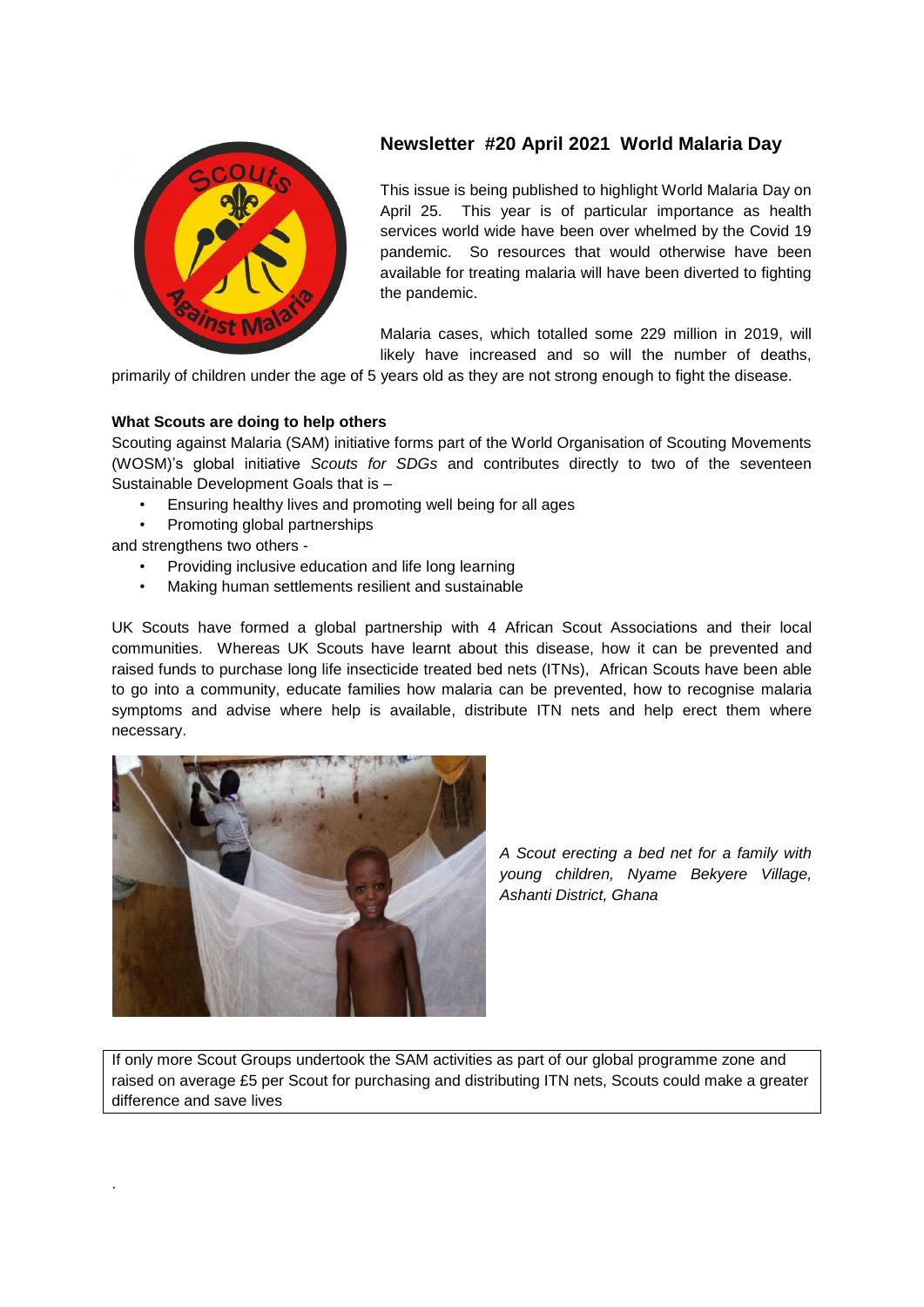## **Recent campaigns**

With funds raised by Hertfordshire Scouts, one new campaign has been undertaken in a local community in each of Uganda, Malawi and Ghana with on average 200 ITN nets being distributed to 200 out of typically 1000 households. Videos are available of each distribution and can be downloaded from the SAM website.

## **Malawi**



*Health Assistant at Chin'amba area under Mvera mission hospital greeting the elderly gathered*

Howie Maujo reports that during the recent campaign ITN net distribution included -

- persons unable to do farming and to provide for themselves due to different disabilities as farming is the only means of survival.
- people with albinism, unable to socialize due to some insecurities about their lives as it is believed that their bones bring fortune to people. They are confined to their homes in fear of being killed whichwill affect their education as well.
- most of the elderly and people with physical challenges who rely on seasonal fruits to sustain them all year around due to limited sources to acquire finances.

#### **Ghana**



Louis Okyere reports -

Due to the increasing number of active COVID-19 cases and measures put in place by the government to prevent the spread of Coronavirus (COVID-19), health facilities have had to divert attention from limiting the incidence of malaria.

In the Yensiso village community in the Eastern Region, a team of 6 Scouts moved from household to household, distributing the mosquito nets and demonstrating to the people on how to fix and use the treated mosquito nets as well as how to preserve them.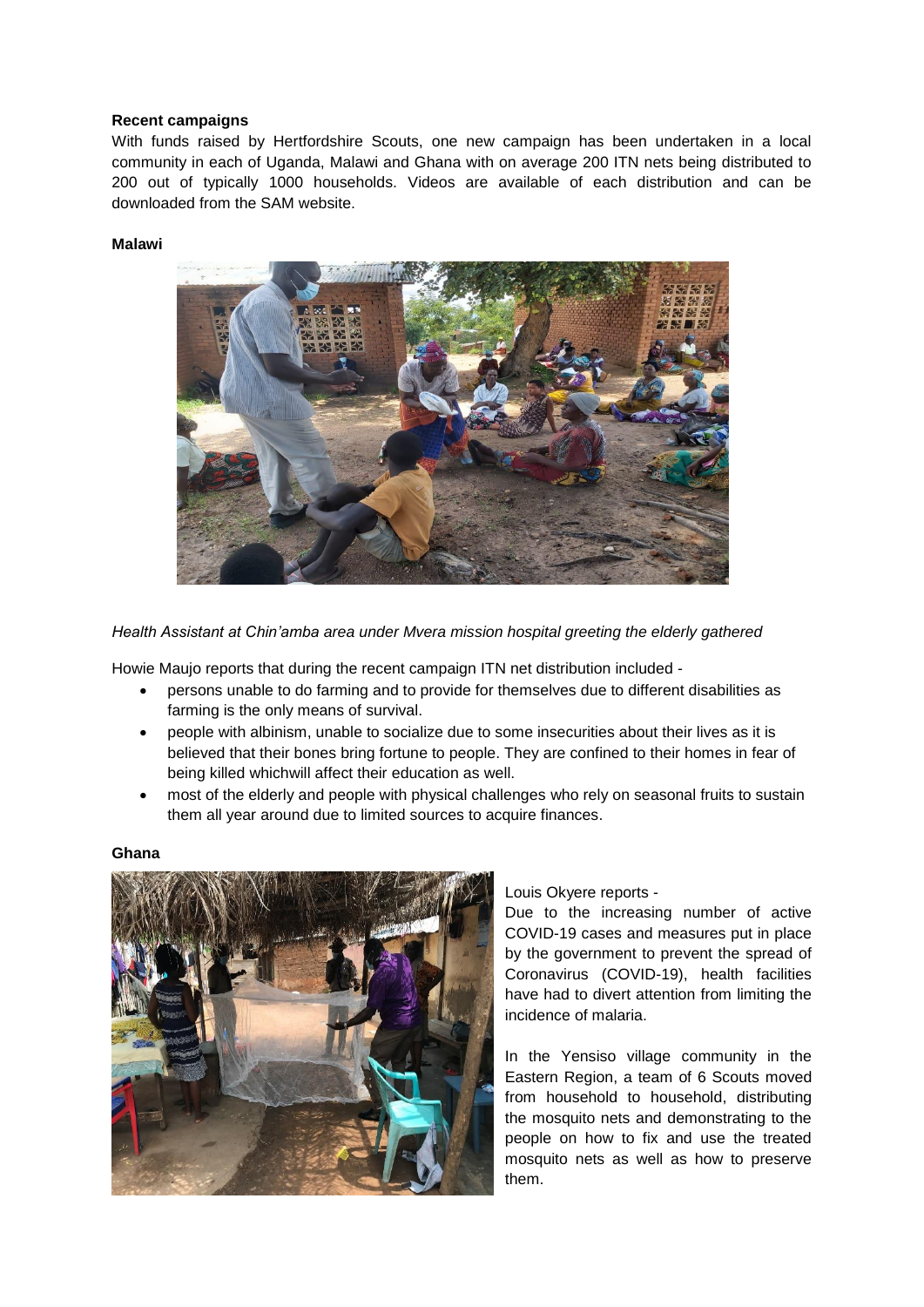The mosquito nets were distributed to pregnant women, lactating mothers, children and the aged in the community since these are the most people affected by malaria caused by mosquitos. The team also explained to every household that the community can prevent malaria not only by using mosquito nets but also by adopting to vigorous clean-up exercise in their community, cleaning of gutters and surroundings where they live. As these are the causes of malaria because mosquitos prefer to breed in a dirty environment.

## **Uganda**



*Net distribution in Kasakoso village*

Cleopatra John reports on March  $4<sup>th</sup>$ , a team of Scouts moved into Kasakoso village to carry out a SAM campaign and distributed 300 ITN bed nets.

Challenges they faced included -

- many people had given up on the fight against malaria and had concentrated on Covid 19
- there were many teenage mothers in the community who have no idea that Malaria still claims lives especially expectant mothers.
- they did not know that they can lose their babies in case they get malaria.
- we therefore gave them each a bed net and advised them to sleep under the net every night but also attend antenatal care every month in order to be examined by a medical doctor.
- it was important to note that the need for community sensitation has risen because of the expectant child mothers.
- since Kasokoso is a slum, in addition they recommended that more community effort should be put into draining all stagnant water and keeping the grass around the homes slashed to reduce the sites where mosquitos can breed.